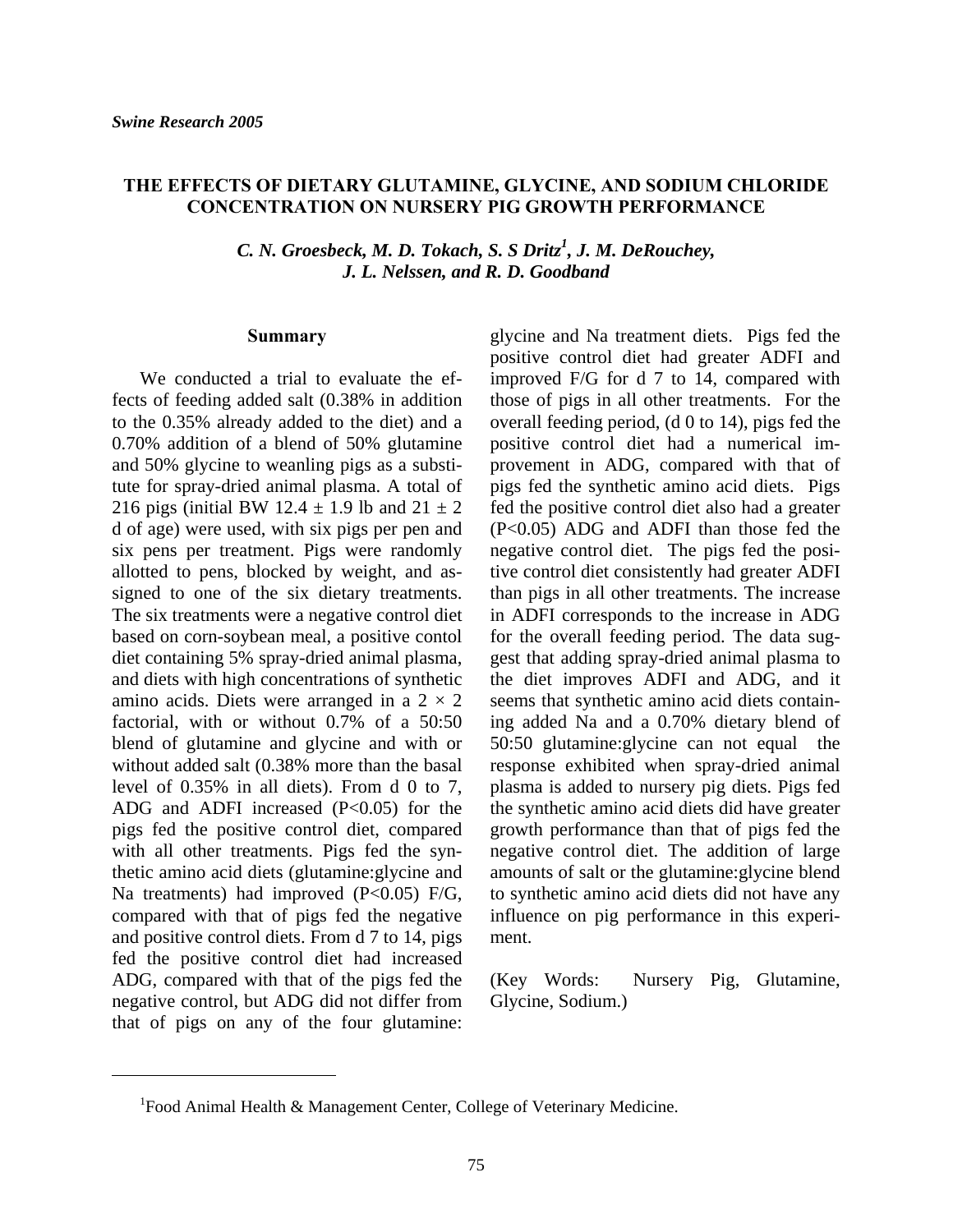### **Introduction**

 The importance of starting pigs on feed is always emphasized to ensure long-term performance. Specialty proteins such as spraydried animal plasma are added to weanling pig diets to stimulate feed intake. Spray-dried animal plasma is very expensive and, if it could be replaced by an alternate source, there is potential to reduce feed cost. Previous research has demonstrated that glutamine and glycine may aid in gut repair and maturation during the Phase 1 feeding period (d 0 to 14). Research also has demonstrated that increased Na and Cl in the diet can influence feed intake, and may have similar impacts to spraydried animal plasma. Spray-dried animal plasma has a higher concentration of Na and Cl, as well as increased concentrations of glutamine and glycine, which may be contributing to the growth response demonstrated in pigs fed spray-dried animal plasma. Therefore, we evaluated the growth performance of weanling pigs fed diets in which the spraydried animal plasma was replaced with high concentrations of synthetic amino acids, and with either added Na, 50:50 glutamine and glycine blend, or both Na and 50:50 glutamine and glycine blend.

### **Procedures**

A total of 216 pigs (initial BW  $12.4 \pm 1.9$ ) lb and  $21 \pm 2$  d of age), were used in a 14-d growth assay, with 6 pigs per pen and 6 pens per treatment. Pigs were randomly allotted to pens, blocked by weight, and randomly allotted to one of six dietary treatments in a  $2 \times 2$ factorial with a negative and positive control. The negative control was a simple diet based on corn soybean meal; the positive control diet had 5% spray-dried animal plasma added; the plasma replaced soybean meal in the negative control diet. The main effects in the factorial were a 0.70% addition of glutamine and glycine (50:50 glutamine:glycine blend) and

added salt (0.38% added in excess of the basal content of 0.35% in all diets). The basal diet for the  $2 \times 2$  factorial contained high concentrations of synthetic amino acids. The synthetic amino acids replaced spray-dried animal plasma to ensure that none of the essential amino acids were limiting. The minimum amino acid:lysine ratios used when adding the synthetic amino acids were 60% for isoleucine, 30% for methionine, 60% for methionine and cysteine, 65% for threonine, 16.5% for tryptophan, and 66% for valine. The high salt concentration was chosen to match the sodium (0.45%) provided by the spray-dried animal plasma in the diet. The 0.7% addition of the 50:50 glutamine:glycine blend was used to provide enough nonessential amino acids to reduce the lysine:CP ratio to 7.0. This treatment structure would allow us to determine whether the nonessential amino acids or sodium content were an important part of the response to spray-dried animal plasma normally found with nursery pigs.

 The trial was conducted at the Kansas State Swine Teaching and Research Center. Pigs were housed in an environmentally controlled nursery, in 4 ft  $\times$  4 ft pens. Pigs were offered *ad libitum* access to food and water. Pigs and feeders were weighed on d 0, 7, and 14 after weaning to calculate ADG, ADFI, and F/G. Data was analyzed by using Proc MIXED procedures in SAS 8.1. Contrast statements were used to determine the differences between treatments.

## **Results and Discussion**

 From d 0 to 7, ADG and ADFI increased (P<0.05) for the pigs fed the positive control diet, but pigs fed the synthetic amino acid diets (glutamine:glycine and Na factorial) had an improved  $(P<0.05)$  F/G, compared with pigs fed the negative and positive control diets. This data is consistent with previous results demonstrating that increasing the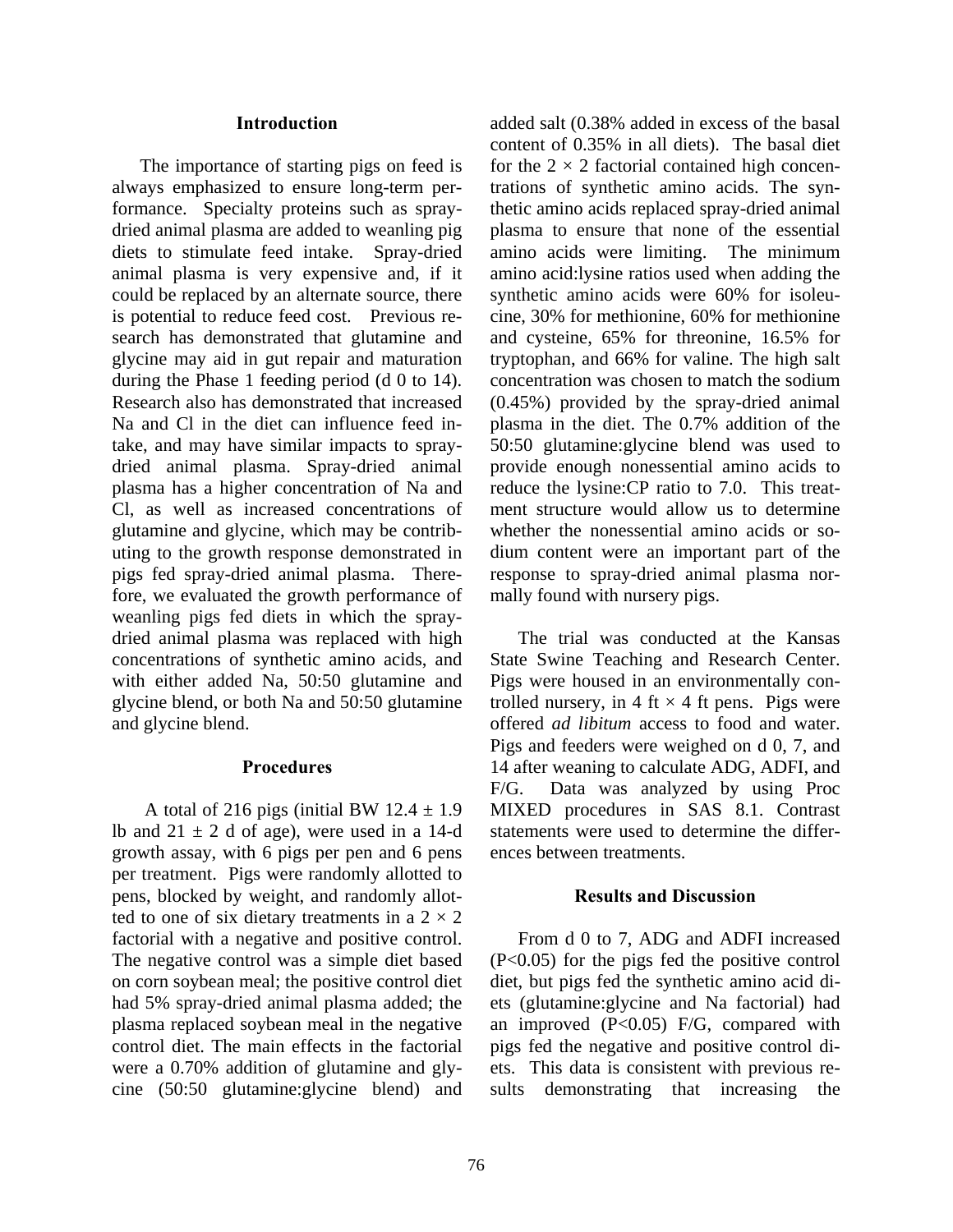synthetic amino acids in a diet improves F/G. When synthetic amino acids are added to the diet, total soybean meal is reduced, resulting in higher calculated net energy, which may be the reason for the improved F/G. The improvement in F/G corresponded to numerically greater ADG, compared with that from the negative control diet. The numerical improvement in ADG was much less than that achieved by the addition of spray-dried animal plasma in the positive control diet. Diets containing spray-dried animal plasma consistently result in increased ADG corresponding to an increase in feed intake.

 From d 7 to 14, pigs fed the positive control diet had improved ADG, compared with those fed the negative control, but they did not differ from pigs fed the synthetic amino acid diets. Pigs fed the synthetic amino acid diets maintained the improved F/G demonstrated from d 0 to 7. Feed efficiency for pigs fed the synthetic amino acid diet was less than for pigs fed the positive control, with pigs fed the negative control being intermediate. Pigs fed the positive control diet had greater ADFI than pigs in all other treatments had.

 For the overall feeding period, (d 0 to 14), pigs fed the positive control diet had a numerical improvement in ADG, compared with that of pigs fed the synthetic amino acid diets, and an increase  $(P<0.05)$  in ADG, compared with that of pigs fed the negative control diet. The pigs fed the positive control diet consistently had greater (P<0.05) ADFI than pigs in all other treatments. Similar to the d 0-to-7 and the d 7-to-14 feeding periods, for the overall period, pigs fed the synthetic amino acid diets had improved F/G, compared with that of pigs fed either the negative or positive control diets.

 The data suggest that adding spray-dried animal plasma improves ADFI and ADG, and it seems that diets containing high concentrations of synthetic amino acid, whether they contain high concentrations of salt and the glutamine:glycine blend or not, can not equal the response exhibited when adding spraydried animal plasma to nursery pig diets, but these diets do result in greater growth response than the negative control diet. The addition of high concentrations of salt or the glutamine:glycine blend to the synthetic amino acid diets did not influence pig performance in this experiment.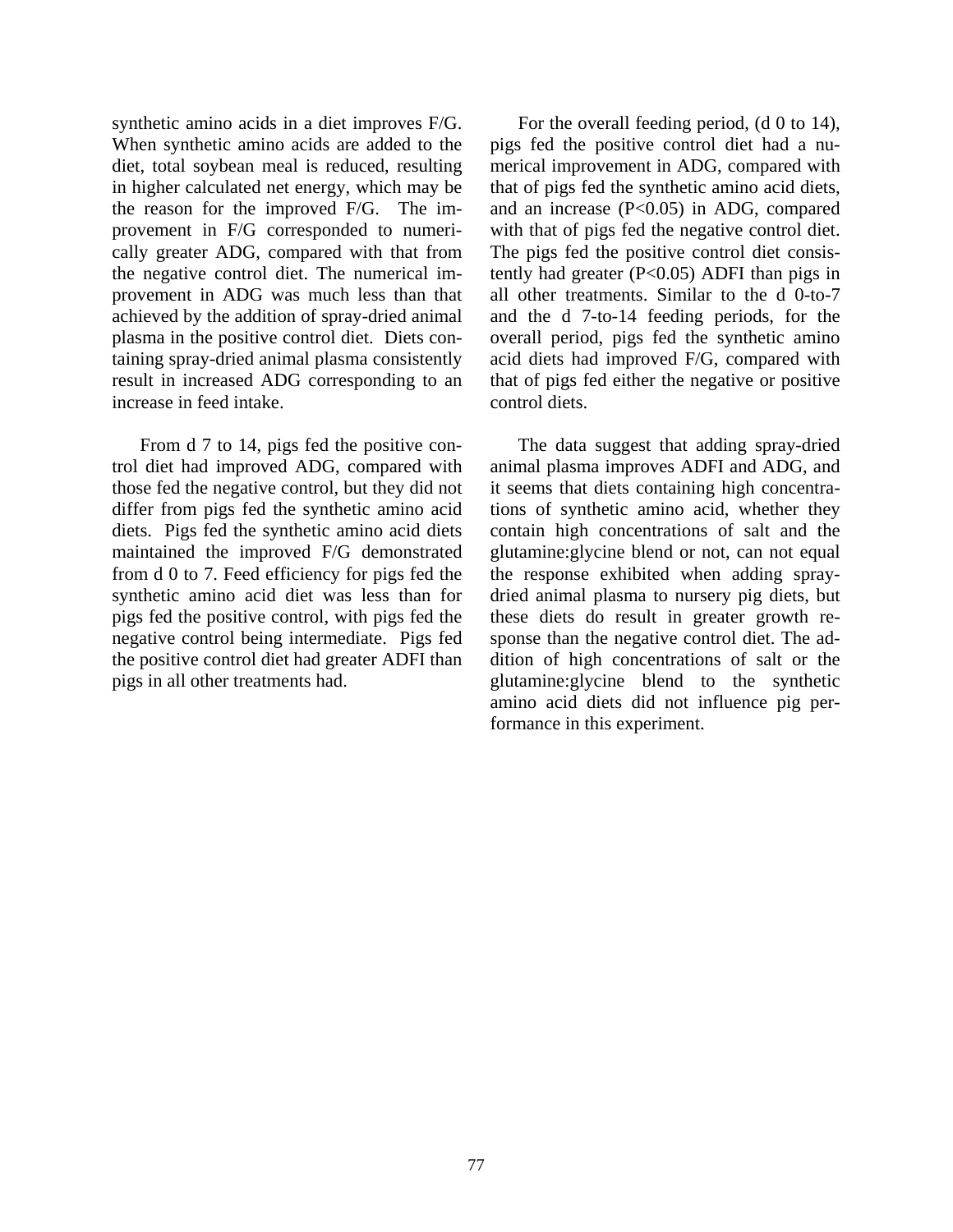|                                           |                      |          | <b>Added Salt</b>           |                  |                   |                  |
|-------------------------------------------|----------------------|----------|-----------------------------|------------------|-------------------|------------------|
|                                           | <b>Control Diets</b> |          | Added Glutamine and Glycine |                  |                   |                  |
| Item                                      | Negative             | Positive | $\overline{\phantom{0}}$    | $\boldsymbol{+}$ | $\qquad \qquad -$ | $\boldsymbol{+}$ |
| Corn                                      | 41.14                | 48.83    | 50.89                       | 50.89            | 50.89             | 50.89            |
| Soybean meal (46.5% CP)                   | 40.56                | 27.98    | 28.02                       | 28.02            | 28.02             | 28.02            |
| Monocalcium $P(21\% P)$                   | 1.50                 | 1.20     | 1.60                        | 1.60             | 1.60              | 1.60             |
| Limestone                                 | 0.83                 | 1.08     | 0.90                        | 0.90             | 0.90              | 0.90             |
| Salt                                      | 0.35                 | 0.35     | 0.35                        | 0.35             | 0.73              | 0.73             |
| Vitamin premix                            | 0.25                 | 0.25     | 0.25                        | 0.25             | 0.25              | 0.25             |
| Trace mineral premix                      | 0.15                 | 0.15     | 0.15                        | 0.15             | 0.15              | 0.15             |
| Sand                                      |                      |          | 0.38                        | 0.38             |                   |                  |
| Corn starch                               |                      |          | 1.35                        | $---$            | 1.35              | $---$            |
| L-threonine                               | 0.04                 | 0.01     | 0.23                        | 0.23             | 0.23              | 0.23             |
| L-glycine                                 |                      |          |                             | 0.35             |                   | 0.35             |
| Amino $\operatorname{Gut}^{\circledast$ a |                      |          |                             | 1.00             | $ -$              | 1.00             |
| L-isoleucine                              |                      |          | 0.08                        | 0.08             | 0.08              | 0.08             |
| L-valine                                  |                      |          | 0.09                        | 0.09             | 0.09              | 0.09             |
| L-tryptophan                              |                      |          | 0.01                        | 0.01             | 0.01              | 0.01             |
| L-lysine HCl                              | 0.06                 | 0.06     | 0.47                        | 0.47             | 0.47              | 0.47             |
| DL-methionine                             | 0.13                 | 0.10     | 0.25                        | 0.25             | 0.25              | 0.25             |
| Spray-dried porcine plasma                |                      | 5.00     |                             |                  |                   | ---              |
| Spray-dried whey                          | 15.00                | 15.00    | 15.00                       | 15.00            | 15.00             | 15.00            |
| Total                                     | 100.00               | 100.00   | 100.00                      | 100.00           | 100.00            | 100.00           |
| Calculated analysis                       |                      |          |                             |                  |                   |                  |
| TID lysine, %                             | 1.35                 | 1.35     | 1.35                        | 1.35             | 1.35              | 1.35             |
| Total lysine, %                           | 1.51                 | 1.50     | 1.48                        | 1.48             | 1.48              | 1.48             |
| Total lysine: protein ratio, %            | 6.21                 | 6.50     | 7.34                        | 6.99             | 7.34              | 6.99             |
| ME, kcal/lb                               | 1,482                | 1,496    | 1,458                       | 1,458            | 1,459             | 1,459            |
| Protein, %                                | 24.4                 | 23.0     | 20.2                        | 21.2             | 20.2              | 21.2             |
| Ca, %                                     | 0.85                 | 0.86     | 0.86                        | 0.86             | 0.86              | 0.86             |
| P, %                                      | 0.82                 | 0.78     | 0.78                        | 0.78             | 0.78              | 0.78             |
| Available P, %                            | 0.50                 | 0.50     | 0.51                        | 0.51             | 0.51              | 0.51             |
| Lysine:calorie, g/Mcal                    | 4.63                 | 4.54     | 4.61                        | 4.61             | 4.61              | 4.61             |
| Sodium, %                                 | 0.30                 | 0.45     | 0.30                        | 0.30             | 0.45              | 0.45             |
| Chloride, %                               | 0.48                 | 0.55     | 0.56                        | 0.56             | 0.78              | 0.78             |
| Potassium, %                              | 1.30                 | 1.07     | 1.06                        | 1.06             | 1.06              | 1.06             |

# **Table 1. Composition of Diets (As-fed Basis)**

<sup>a</sup>Amino Gut<sup>®</sup> (Ajinomoto Heartland, Eddieville, IA) provided the 0.35 % glutamine in the diet.